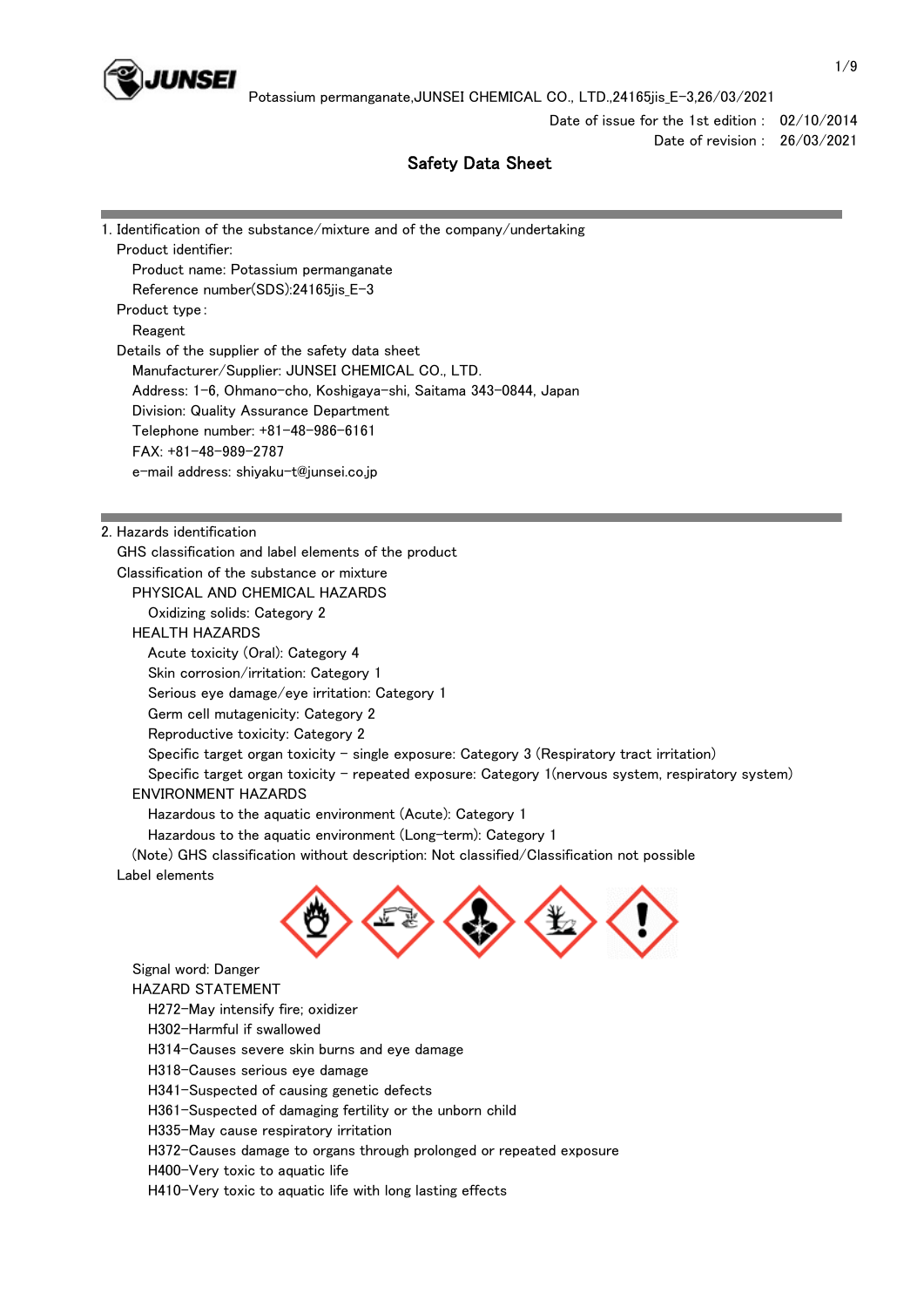

| PRECAUTIONARY STATEMENT                                                                             |
|-----------------------------------------------------------------------------------------------------|
| Prevention                                                                                          |
| Obtain special instructions before use.                                                             |
| Do not handle until all safety precautions have been read and understood.                           |
| Avoid release to the environment.                                                                   |
| Keep away from heat/sparks/open flames/hot surfaces. - No smoking.                                  |
| Keep/Store away from clothing/combustible materials.                                                |
| Do not breathe dust/fume/gas/mist/vapors/spray.                                                     |
| Use only outdoors or in a well-ventilated area.                                                     |
| Wash contaminated parts thoroughly after handling.                                                  |
| Wear protective gloves/protective clothing/eye protection/face protection.                          |
| Use personal protective equipment as required.                                                      |
| Do not eat, drink or smoke when using this product.                                                 |
| Response                                                                                            |
| In case of fire: Use appropriate media other than water for extinction.                             |
| Collect spillage.                                                                                   |
| Get medical advice/attention if you feel unwell.                                                    |
| IF exposed or concerned: Get medical advice/attention.                                              |
| Immediately call a POISON CENTER or doctor/physician.                                               |
| Call a POISON CENTER or doctor/physician if you feel unwell.                                        |
| IF INHALED: Remove person to fresh air and keep comfortable for breathing.                          |
| IF ON SKIN (or hair): Take off immediately all contaminated clothing. Rinse skin with water/shower. |
| Wash contaminated clothing before reuse.                                                            |
| IF IN EYES: Rinse cautiously with water for several minutes. Remove contact lenses, if              |
| present and easy to do. Continue rinsing.                                                           |
| IF SWALLOWED: Call a POISON CENTER or doctor/physician if you feel unwell.                          |
| IF SWALLOWED: Rinse mouth. Do NOT induce vomiting.                                                  |
| <b>Storage</b>                                                                                      |
| Store in a well-ventilated place. Keep container tightly closed.                                    |
| Store locked up.                                                                                    |
| Disposal                                                                                            |
| Dispose of contents/container in accordance with local/national regulation.                         |
| Specific Physical and Chemical hazards                                                              |
| Oxidizing material. Organic or combustible material may catch fire in contact with it.              |

## 3. Composition/information on ingredients

 Mixture/Substance selection: Substance Ingredient name:Potassium permanganate Content (%):99.3 < Chemical formula:KMnO4 Chemicals No, Japan:1-446 CAS No.:7722-64-7 MW:158.03

> PRTR law No, Japan:1-412 ECNO:231-760-3

4. First-aid measures

Descriptions of first-aid measures

General measures

Get medical attention/advice if you feel unwell.

Immediately call a POISON CENTER or doctor/physician.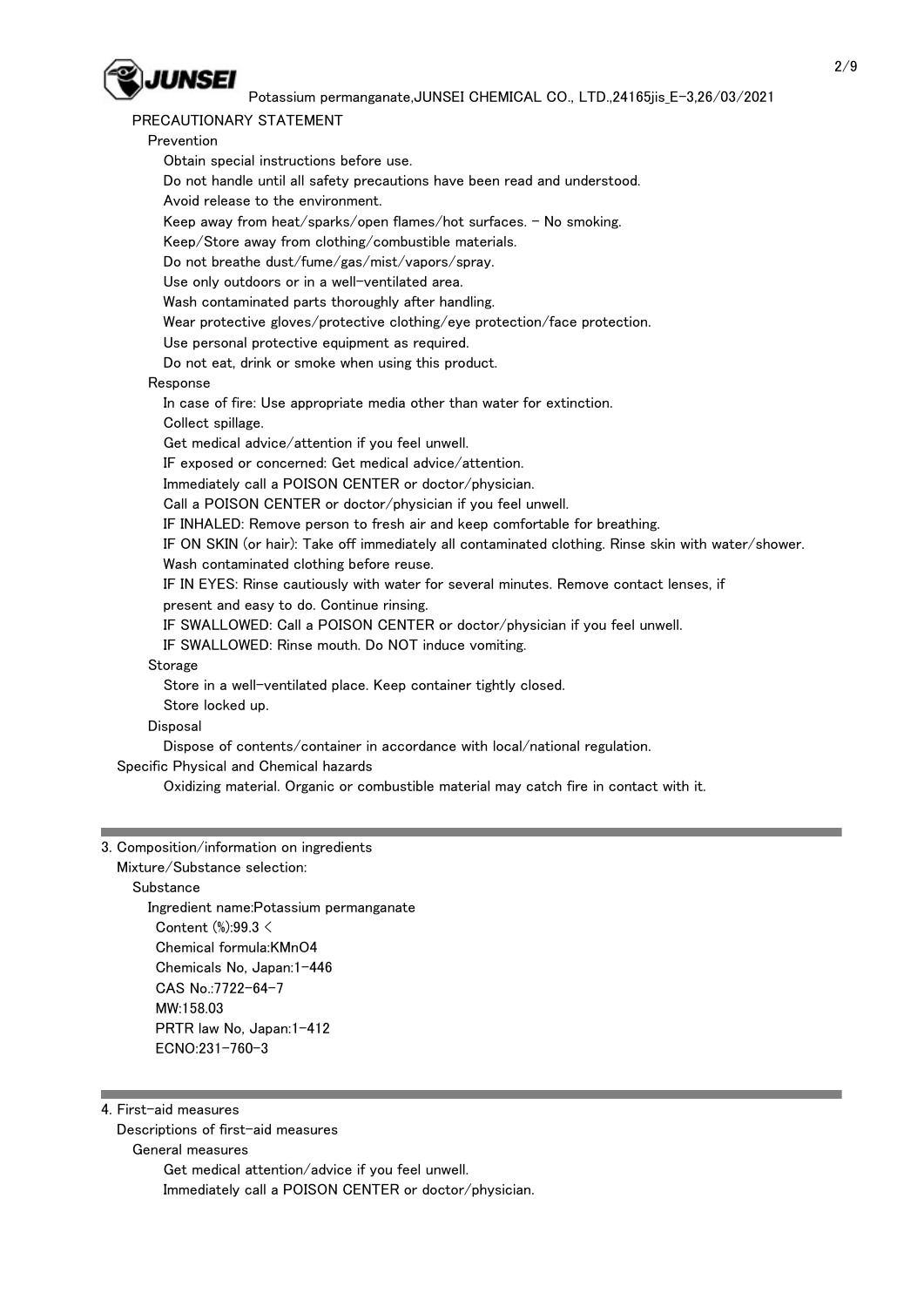

 Keep victim warm and quiet. Call emergency medical service. IF INHALED Remove person to fresh air and keep comfortable for breathing. Give artificial respiration if victim is not breathing. Administer oxygen if breathing is difficult. Call a POISON CENTER or doctor/physician if you feel unwell. IF ON SKIN (or hair) Take off immediately all contaminated clothing. Rinse skin with water/shower.

If skin irritation or rash occurs: Get medical advice/attention.

## IF IN EYES

 Rinse cautiously with water for several minutes. Remove contact lenses, if present and easy to do. Continue rinsing.

If eye irritation persists: Get medical advice/attention.

### IF SWALLOWED

Rinse mouth. Do NOT induce vomiting.

If within a few minutes after ingestion, one small glass of water may be given to drink.

Call a POISON CENTER or doctor/physician if you feel unwell.

Most important symptoms and effects, both acute and delayed

(Symptoms when inhalation or ingestion)

 Nausea. Abdominal pain. Diarrhoea. Cough. Burning sensation. Sore throat. Shortness of breath. Laboured breathing. Vomiting. Shock or collapse.

※When inhaling:Symptoms may be delayed.

(Symptoms when skin and/or eye contact)

Conjunctival redness of the eyes. Redness of the skin. Pain. Severe burns.

#### 5. Fire-fighting measures

#### Extinguishing media

Suitable extinguishing media

Use appropriate extinguishing media suitable for surrounding facilities.

Not combustible but enhances combustion of other substances.

Unsuitable extinguishing media

Dry chemicals. Foams.

Specific hazards arising from the substance or mixture

Containers may explode when heated.

Fire may produce irritating, corrosive and/or toxic gases.

Runoff from fire control or dilution water may cause pollution.

#### Advice for firefighters

Specific fire-fighting measures

Evacuate non-essential personnel to safe area.

Special protective equipment and precautions for fire-fighters

Wear fire/flame resistant/retardant clothing.

Wear protective gloves/protective clothing/eye protection/face protection.

 Firefighters should wear self-contained breathing apparatus with full face peace operated positive pressure mode.

Personnel precautions, protective equipment and emergency procedures

Keep unauthorized personnel away.

 In case of contact with substance, immediately flush skin or eyes with running water for at least 20 minutes.

Ventilate area until material pick up is complete.

<sup>6.</sup> Accidental release measures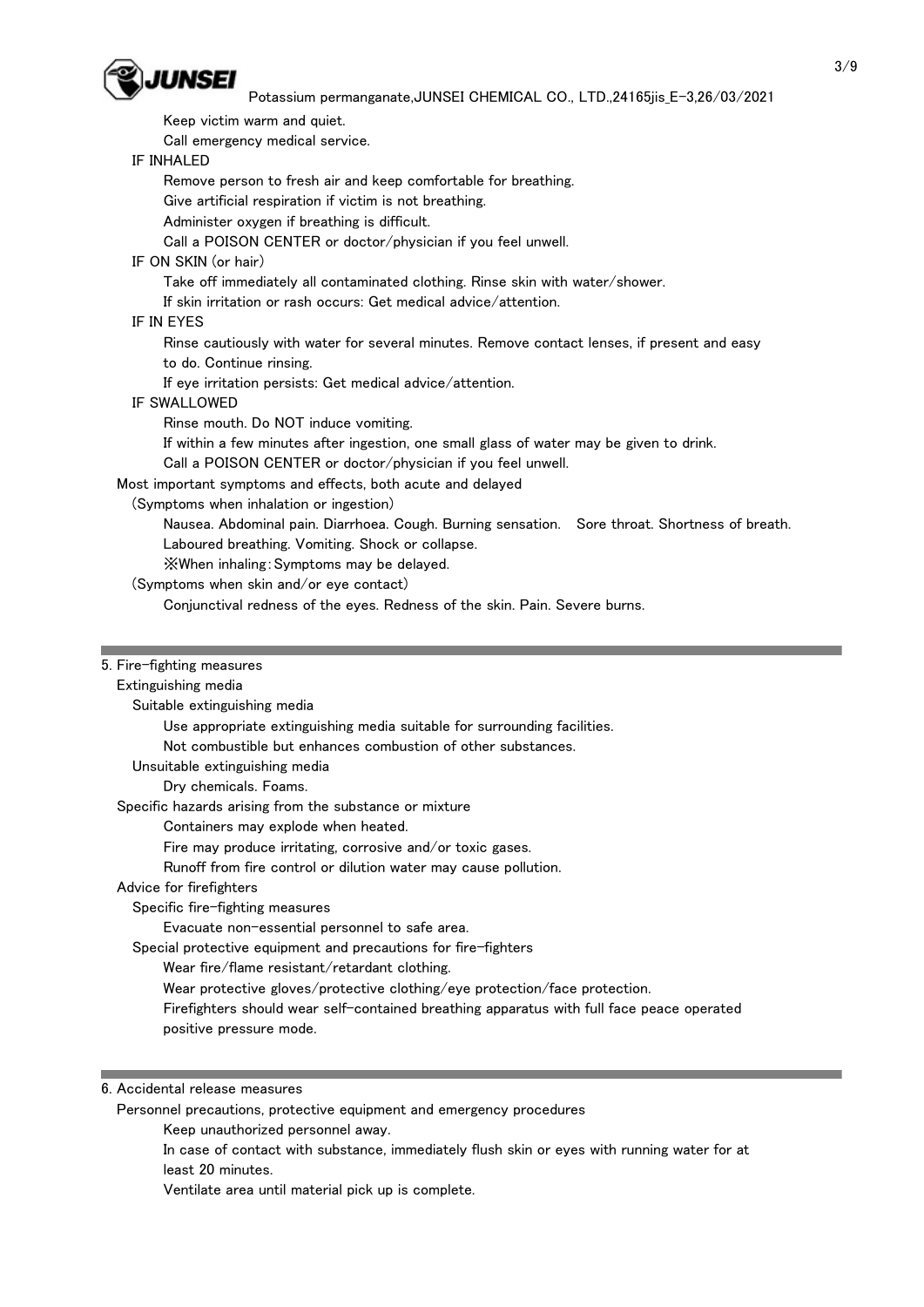

 Wear proper protective equipment. PUBLIC SAFTY: Ventilate closed spaces before entering. Environmental precautions Avoid release to headsprings, rivers, lakes, ocean and groundwater. Runoff may create fire or explosion hazard. Methods and materials for containment and cleaning up With clean shovel place material into clean, dry container and cover loosely; move containers from spill area. Do NOT absorb in saw-dust or other combustible absorbents. Preventive measures for secondary accident Collect spillage. Stop leak if you can do it without risk. Keep combustibles (wood, paper, oil, etc.) away from spilled material. Keep out of low areas.

## 7. Handling and storage

| Preventive measures<br>(Exposure Control for handling personnel)<br>Do not breathe dust/fume/gas/mist/vapors/spray.<br>(Protective measures against fire and explosion)<br>Keep away from heat/sparks/open flames/hot surfaces. - No smoking.<br>Keep/Store away from clothing/combustible materials.<br>(Exhaust/ventilator)<br>Exhaust/ventilator should be available. |  |
|--------------------------------------------------------------------------------------------------------------------------------------------------------------------------------------------------------------------------------------------------------------------------------------------------------------------------------------------------------------------------|--|
|                                                                                                                                                                                                                                                                                                                                                                          |  |
|                                                                                                                                                                                                                                                                                                                                                                          |  |
|                                                                                                                                                                                                                                                                                                                                                                          |  |
|                                                                                                                                                                                                                                                                                                                                                                          |  |
|                                                                                                                                                                                                                                                                                                                                                                          |  |
|                                                                                                                                                                                                                                                                                                                                                                          |  |
|                                                                                                                                                                                                                                                                                                                                                                          |  |
|                                                                                                                                                                                                                                                                                                                                                                          |  |
| (Safety treatments)                                                                                                                                                                                                                                                                                                                                                      |  |
| Avoid contact with skin.                                                                                                                                                                                                                                                                                                                                                 |  |
| Avoid contact with eyes.                                                                                                                                                                                                                                                                                                                                                 |  |
| <b>Safety Measures</b>                                                                                                                                                                                                                                                                                                                                                   |  |
| Obtain special instructions before use.                                                                                                                                                                                                                                                                                                                                  |  |
| Do not handle until all safety precautions have been read and understood.                                                                                                                                                                                                                                                                                                |  |
| Use only outdoors or in a well-ventilated area.                                                                                                                                                                                                                                                                                                                          |  |
| Wear protective gloves/protective clothing/eye protection/face protection.                                                                                                                                                                                                                                                                                               |  |
| Use personal protective equipment as required.                                                                                                                                                                                                                                                                                                                           |  |
| When using do not eat, drink or smoke.                                                                                                                                                                                                                                                                                                                                   |  |
| May ignite combustibles (wood, paper, oil, clothing, etc.).                                                                                                                                                                                                                                                                                                              |  |
| Contaminated clothing may be a fire risk when dry.                                                                                                                                                                                                                                                                                                                       |  |
| Any incompatibilities                                                                                                                                                                                                                                                                                                                                                    |  |
| Reducing agents, Powdered metals, Combustible substances should not be mixed with the chemicals.                                                                                                                                                                                                                                                                         |  |
| Advice on general occupational hygiene                                                                                                                                                                                                                                                                                                                                   |  |
| Wash contaminated parts thoroughly after handling.                                                                                                                                                                                                                                                                                                                       |  |
| Do not eat, drink or smoke when using this product.                                                                                                                                                                                                                                                                                                                      |  |
| Wash contaminated clothing before reuse.                                                                                                                                                                                                                                                                                                                                 |  |
| Storage                                                                                                                                                                                                                                                                                                                                                                  |  |
| Conditions for safe storage                                                                                                                                                                                                                                                                                                                                              |  |
| Store in a well-ventilated place. Keep container tightly closed.                                                                                                                                                                                                                                                                                                         |  |
| Keep cool. Protect from sunlight.                                                                                                                                                                                                                                                                                                                                        |  |
| Store locked up.                                                                                                                                                                                                                                                                                                                                                         |  |
| Container and packaging materials for safe handling data is not available.                                                                                                                                                                                                                                                                                               |  |
| Specific end use(s)                                                                                                                                                                                                                                                                                                                                                      |  |
| See information in Section 7.1 and 7.2 for handling and storage recommendations. See                                                                                                                                                                                                                                                                                     |  |
| Section 8 for exposure controls and personal protection recommendations.                                                                                                                                                                                                                                                                                                 |  |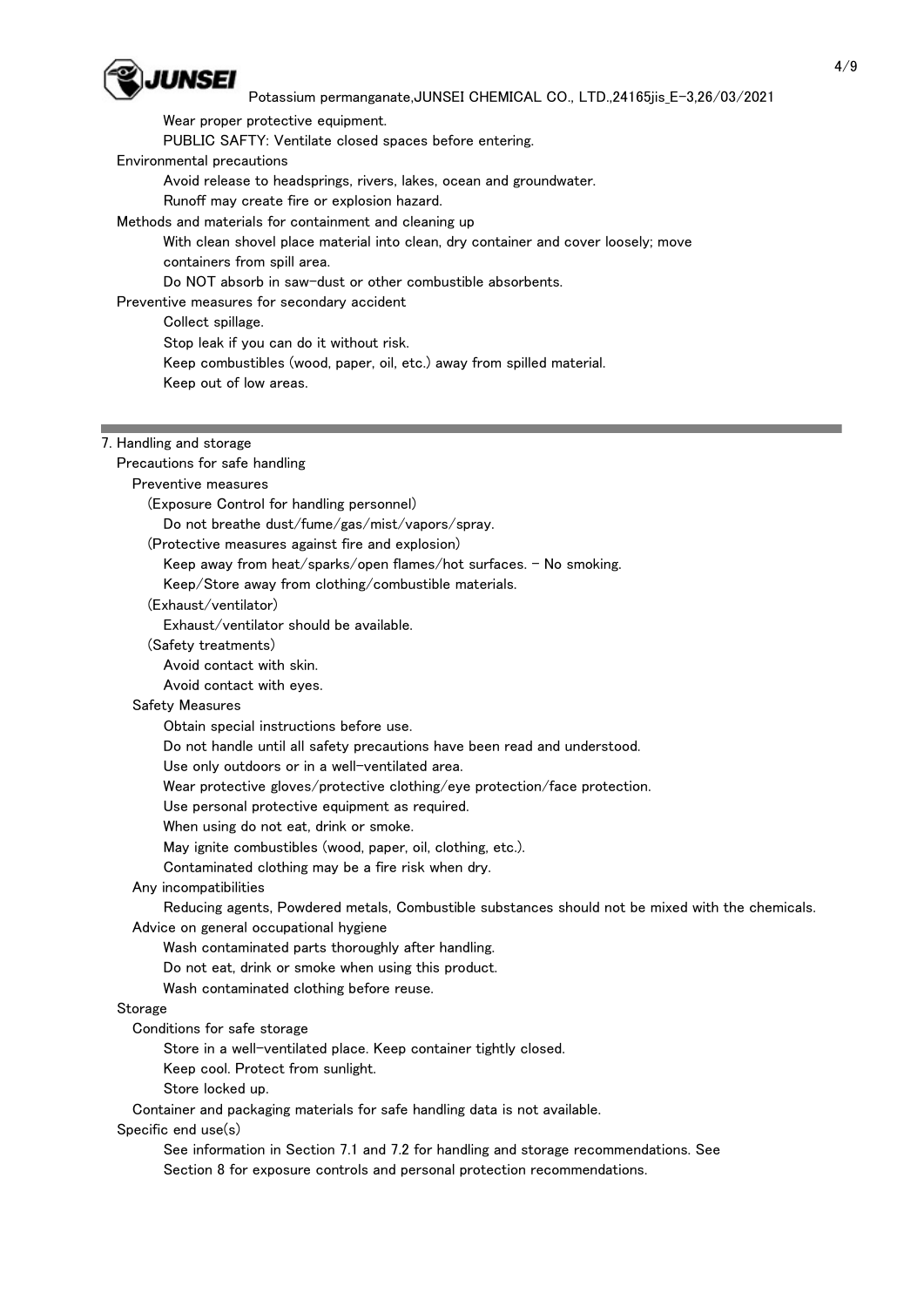

| 8. Exposure controls/personal protection                                         |
|----------------------------------------------------------------------------------|
| Control parameters                                                               |
| Control value                                                                    |
| Japan control value $(2004) \le 0.2$ mg-Mn/m3                                    |
| Adopted value                                                                    |
| $JSOH(2008) 0.2mg-Mn/m3$                                                         |
| ACGIH(2012) TWA: 0.02mg-Mn/m3(R);                                                |
| TWA: $0.1mg-Mn/m3(I)$ (CNS impair)                                               |
| Exposure controls                                                                |
| Appropriate engineering controls                                                 |
| Do not use in areas without adequate ventilation.                                |
| Eye wash station should be available.                                            |
| Washing facilities should be available.                                          |
| Individual protection measures                                                   |
| Respiratory protection                                                           |
| Wear respiratory protection.                                                     |
| Wear positive pressure self-contained breathing apparatus (SCBA).                |
| Hand protection                                                                  |
| Wear protective gloves.                                                          |
| Consult with your glove and/or personnel equipment manufacturer for selection of |
| appropriate compatible materials.                                                |
| Eye protection                                                                   |
| Wear chemical safety goggle.                                                     |
| Wear eye/face protection.                                                        |
| Skin and body protection                                                         |
| Wear impervious clothing and boots in case of repeated or prolonged treatment.   |
|                                                                                  |
|                                                                                  |

## 9. Physical and Chemical Properties

| Information on basic physical and chemical properties                     |
|---------------------------------------------------------------------------|
| <b>Physical state: Crystals</b>                                           |
| Color: Greenish black or purplish black                                   |
| Odor: None                                                                |
| Odor threshold data is not available.                                     |
| Melting point/Freezing point: $240^{\circ}$ C                             |
| Boiling point or initial boiling point data is not available.             |
| Boiling range data is not available.                                      |
| Flammability (gases, liquids and solids) data is not available.           |
| Lower and upper explosion limit/flammability limit data is not available. |
| Flash point data is not available.                                        |
| Auto-ignition temperature data is not available.                          |
| Decomposition temperature: 240°C                                          |
| Self-Accelerating Decomposition Temperature/SADT data is not available.   |
| pH: ca. $7{\sim}9$ (20 g/L, 20°C)                                         |
| Dynamic viscosity data is not available.                                  |
| Kinematic viscosity data is not available.                                |
| Solubility:                                                               |
| Solubility in water: $6.4$ g/100 ml (20°C)                                |
| Solubility in solvent: Soluble in many organic solvents.                  |
| n-Octanol/water partition coefficient data is not available.              |
| Vapor pressure data is not available.                                     |
| Vapor density data is not available.                                      |
| VOC data is not available.                                                |
|                                                                           |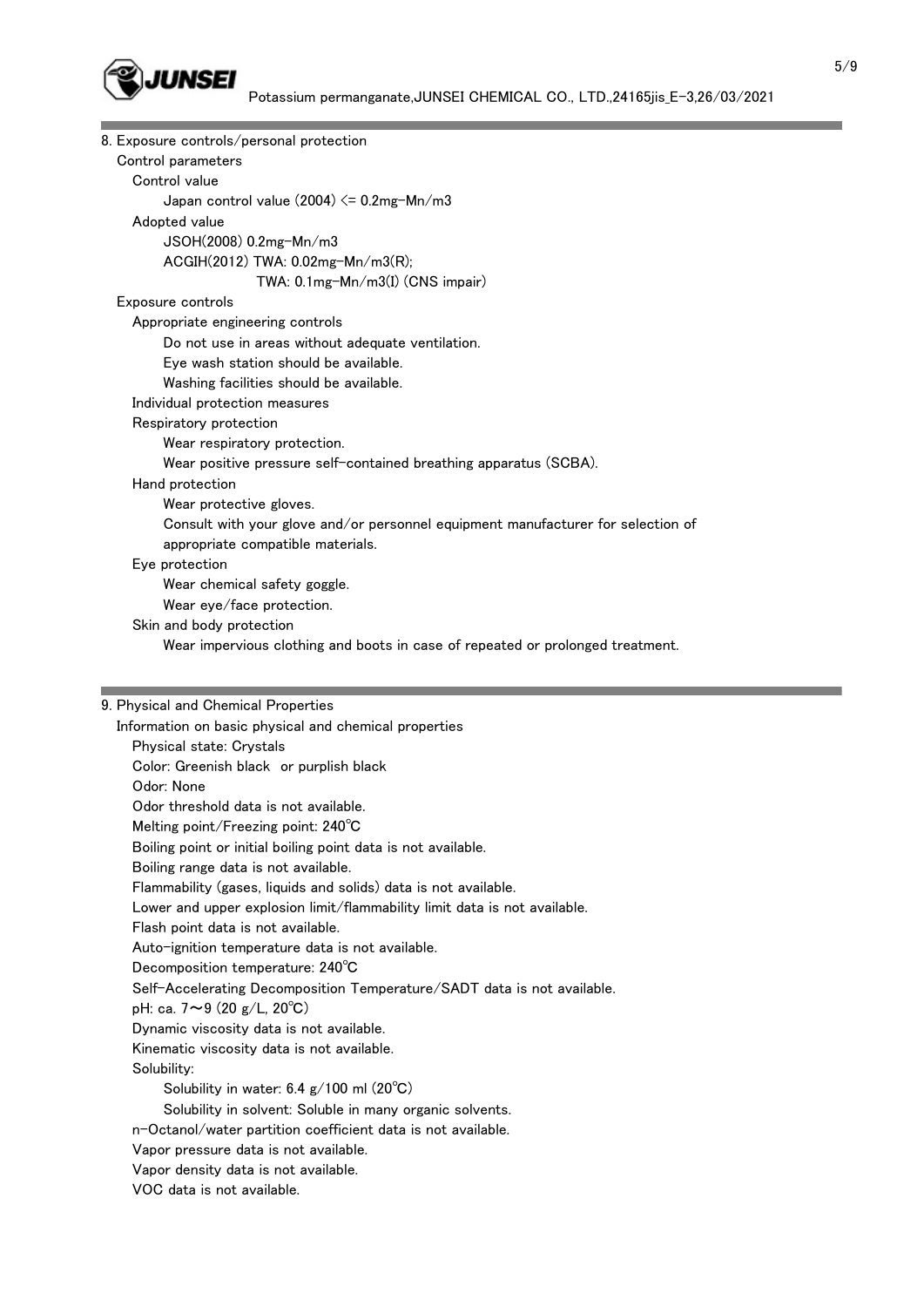

 Evaporation rate data is not available. Density and/or relative density: 2.70g/cm3(20℃) Relative vapor density (Air=1) data is not available. Relative density of the Vapor/air - mixture at  $20^{\circ}C$  (Air = 1) data is not available. Critical temperature data is not available. No Particle characteristics data is not available.

10. Stability and Reactivity **Reactivity**  Runaway polymerization will not occur. Chemical stability Stable under normal storage/handling conditions. Possibility of hazardous reactions Decomposes on heating. This produces toxic gases and irritating fumes. The substance is a strong oxidant. It reacts with combustible and reducing materials. This generates fire and explosion hazard. Reacts violently with powdered metals. This generates fire hazard. Conditions to avoid Contact with incompatible materials. Heat. Incompatible materials Reducing agents, Powdered metals Combustible substances Hazardous decomposition products Metal oxides.

| 11. Toxicological Information                                         |
|-----------------------------------------------------------------------|
| Information on toxicological effects                                  |
| Acute toxicity                                                        |
| Acute toxicity (Oral)                                                 |
| [GHS Cat. Japan, base data]                                           |
| rat LD50=379mg/kg (NITE primary risk assessment, 2008)                |
| Labor standard law, Japan; Toxic                                      |
| Potassium permanganate                                                |
| Irritant properties                                                   |
| Skin corrosion/irritation                                             |
| [GHS Cat. Japan, base data]                                           |
| highly corrosive (HSDB, Access on December 2014)                      |
| Serious eye damage/irritation                                         |
| [GHS Cat. Japan, base data]                                           |
| highly corrosive (HSDB, Access on December 2014)                      |
| Allergenic and sensitizing effects data is not available.             |
| Germ cell mutagenicity                                                |
| [GHS Cat. Japan, base data]                                           |
| cat. 2; CICAD 12, 1999                                                |
| Carcinogenicity                                                       |
| ACGIH-A4(2012): Not Classifiable as a Human Carcinogen (Inorganic Mn) |
| Reproductive toxicity                                                 |
| [GHS Cat. Japan, base data]                                           |
| cat. 2; EHC 17, 1981; ATSDR, 2012                                     |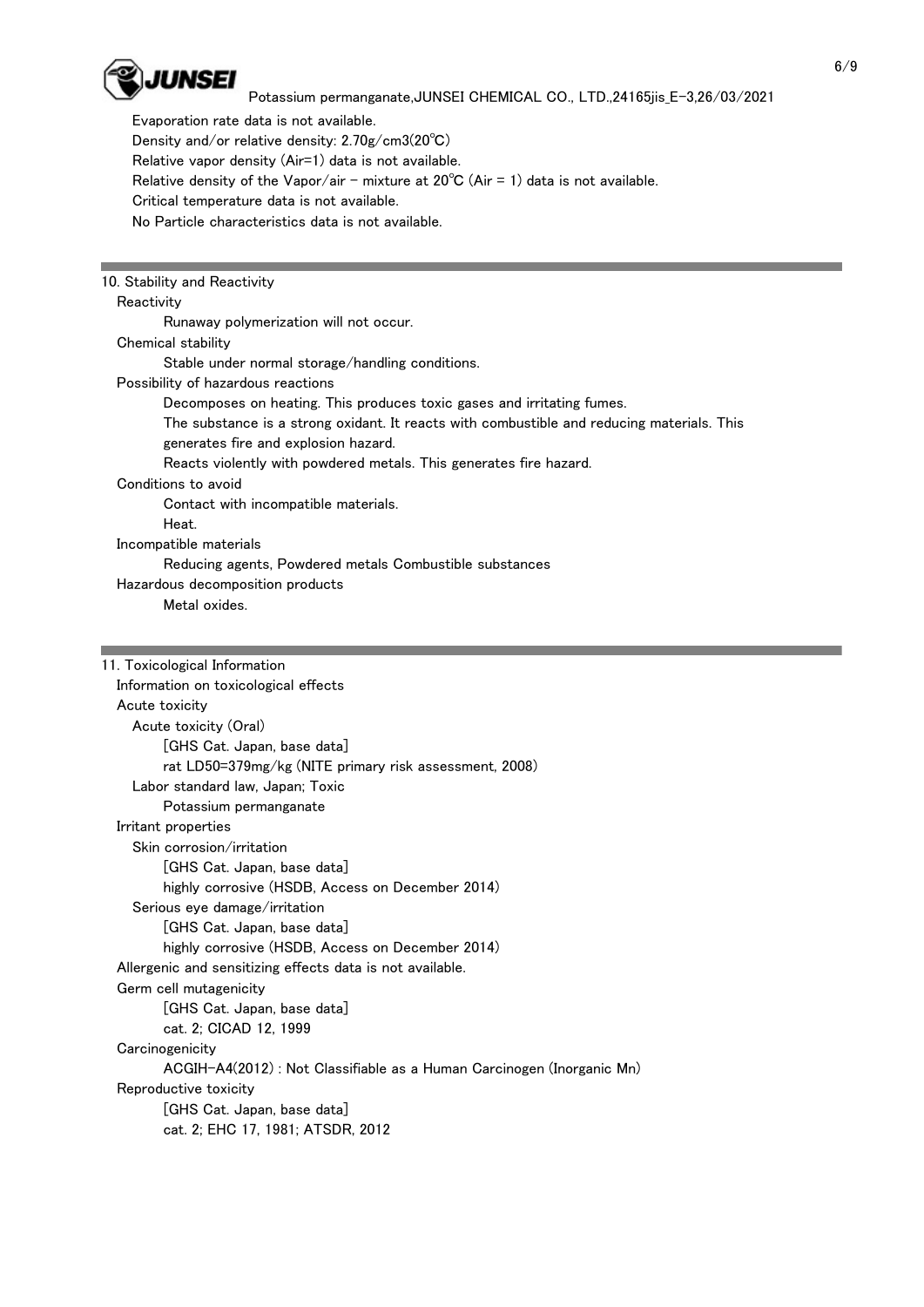

STOT

 STOT-single exposure [cat.3 (resp. irrit.)] [GHS Cat. Japan, base data] respiratory tract irritation (PATTY 6th, 2012) STOT-repeated exposure

[cat.1]

[GHS Cat. Japan, base data]

 nervous system; respiratory system (NITE primary risk assessment, 2008; ATSDR, 2012) Aspiration hazard data is not available.

|                  | 12. Ecological Information                                                                    |
|------------------|-----------------------------------------------------------------------------------------------|
| Ecotoxicity      |                                                                                               |
| Aquatic toxicity |                                                                                               |
|                  | H400-Very toxic to aquatic life                                                               |
|                  | H410-Very toxic to aquatic life with long lasting effects                                     |
|                  | Hazardous to the aquatic environment (Acute)                                                  |
|                  | [GHS Cat. Japan, base data]                                                                   |
|                  | Crustacea (Calanoida) LC50=0.185mg/L/96hr (0.0765mg-Mn/L)                                     |
|                  | (Risk Assessment for Chemical Substances Vol. 6 by MOE, 2008)                                 |
| Water solubility |                                                                                               |
|                  | 6.4 g/100 ml $(20^{\circ}C)$ (ICSC, 2003)                                                     |
|                  | Persistence and degradability                                                                 |
|                  | Persistence and degradability data is not available.                                          |
|                  | Bioaccumulative potential                                                                     |
|                  | $BCF \leq 81$ (Registered chemicals data check & review, Japan))                              |
| Mobility in soil |                                                                                               |
|                  | Mobility in soil data is not available.                                                       |
|                  | Other adverse effects                                                                         |
|                  | Ozone depleting chemical data is not available.                                               |
|                  |                                                                                               |
|                  |                                                                                               |
|                  | 13. Disposal considerations                                                                   |
|                  | Description of waste residues and information on their safe handling and methods of disposal, |
|                  | including the disposal of any contaminated packaging                                          |
|                  | Waste treatment methods                                                                       |
|                  | Avoid release to the environment $(-$ if this is not the intended use).                       |
|                  | Dispose of contents/container in accordance with local/national regulation.                   |
|                  |                                                                                               |
|                  | 14. Transport Information                                                                     |
|                  | UN No., UN CLASS                                                                              |
|                  | UN No. or ID No.: 1490                                                                        |
|                  | UN Proper Shipping Name: POTASSIUM PERMANGANATE                                               |
|                  | Class or division (Transport hazard class): 5.1                                               |
|                  | Packing group : II                                                                            |
|                  | ERG GUIDE No.: 140                                                                            |
|                  | IMDG Code (International Maritime Dangerous Goods Regulations)                                |
|                  | UN No.: 1490                                                                                  |
|                  |                                                                                               |
|                  | Proper Shipping Name:                                                                         |
|                  | POTASSIUM PERMANGANATE                                                                        |
|                  | Class or division : 5.1                                                                       |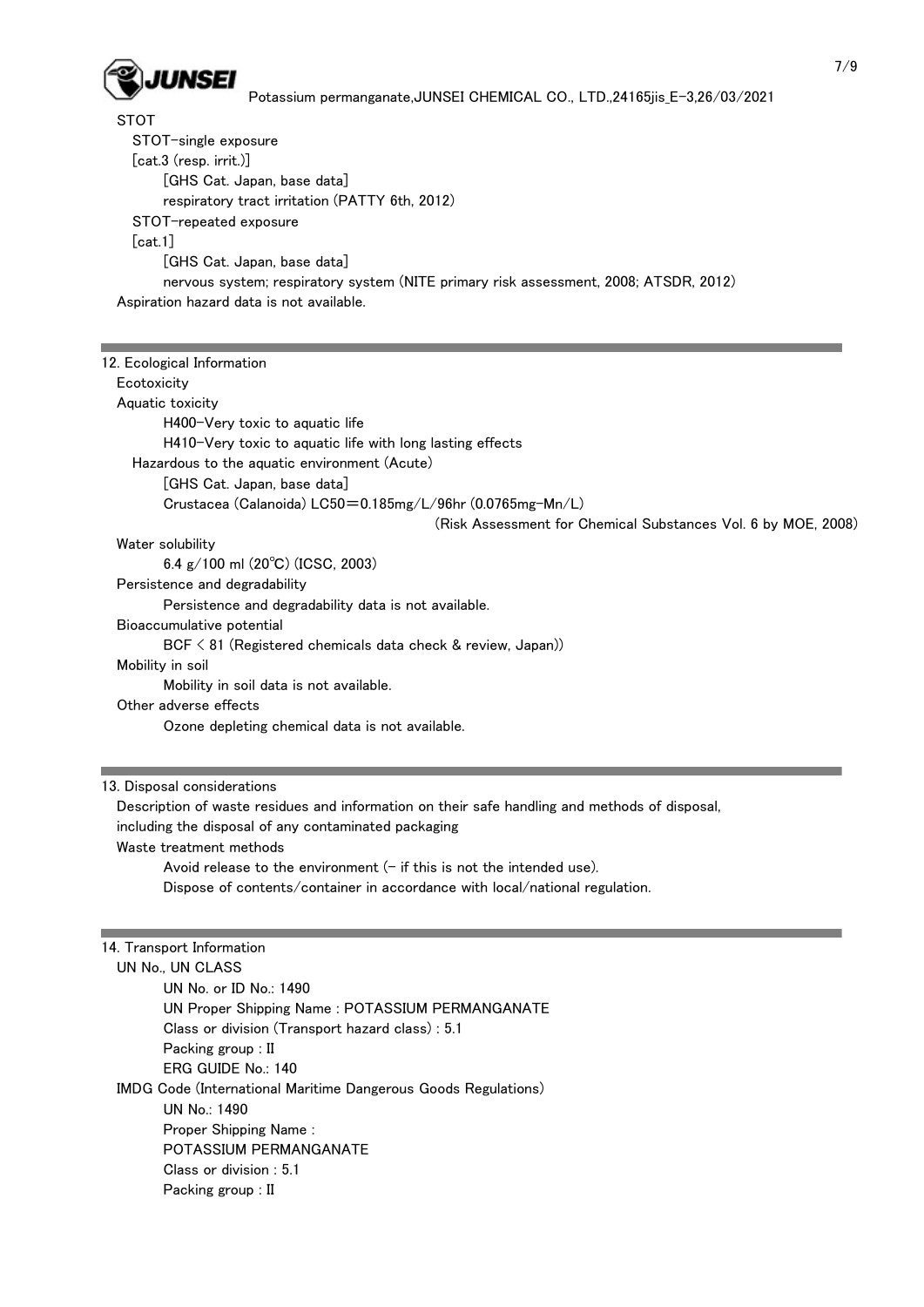

 IATA Dangerous Goods Regulations UN No.: 1490 Proper Shipping Name POTASSIUM PERMANGANATE Class or division : 5.1 Hazard labels : Oxidizer Packing group : II Environmental hazards MARPOL Annex III - Prevention of pollution by harmful substances Marine pollutants (yes/no) : yes MARPOL Annex V - Prevention of pollution by garbage discharge Specific target organ toxicity  $-$  repeated exposure: cat.1 Potassium permanganate Hazardous to the aquatic environment  $-$  acute hazard: cat.1 Potassium permanganate Hazardous to the aquatic environment  $-$  long-term hazard: cat.1, 2 Potassium permanganate Maritime transport in bulk according to IMO instruments

Not applicable to Maritime transport in bulk according to IMO instruments

15. Regulatory Information

 Safety, health and environmental regulations/legislation specific for the substance or mixture Chemicals listed in TSCA Inventory

Potassium permanganate

Other regulatory information

 We are not able to check up the regulatory information with regard to the substances in your country or region, therefore, we request this matter would be filled by your responsibility.

 Regulatory information with regard to this substance in your country or in your region should be examined by your own responsibility.

 Ensure this material in compliance with federal requirements and ensure conformity to local regulations.

 Regulatory information in this section are limited to intentional ingredient(s), but does not contain information on non-intentional ingredients or impurities which are not informed by supplier(s).

Chemical safety assessment

Advice on safe handling for this product can be found in sections 7 and 8 of this SDS.

16. Other information

GHS classification and labelling

H272-Ox. Sol. 2: H272 May intensify fire; oxidizer

H302-Acute Tox. 4: H302 Harmful if swallowed

H314-Skin Corr. 1: H314 Causes severe skin burns and eye damage

H318-Eye Dam. 1: H318 Causes serious eye damage

H341-Muta. 2: H341 Suspected of causing genetic defects

H361-Repr. 2: H361 Suspected of damaging fertility or the unborn child

H335-STOT SE 3: H335 May cause respiratory irritation

H372-STOT RE 1: H372 Causes damage to organs through prolonged or repeated exposure

H400-Aquatic Acute 1: H400 Very toxic to aquatic life

H410-Aquatic Chronic 1: H410 Very toxic to aquatic life with long lasting effects

## Reference Book

 Globally Harmonized System of classification and labelling of chemicals, (7th revised edition, 2017), UN Recommendations on the TRANSPORT OF DANGEROUS GOODS 20th edit., 2017 UN